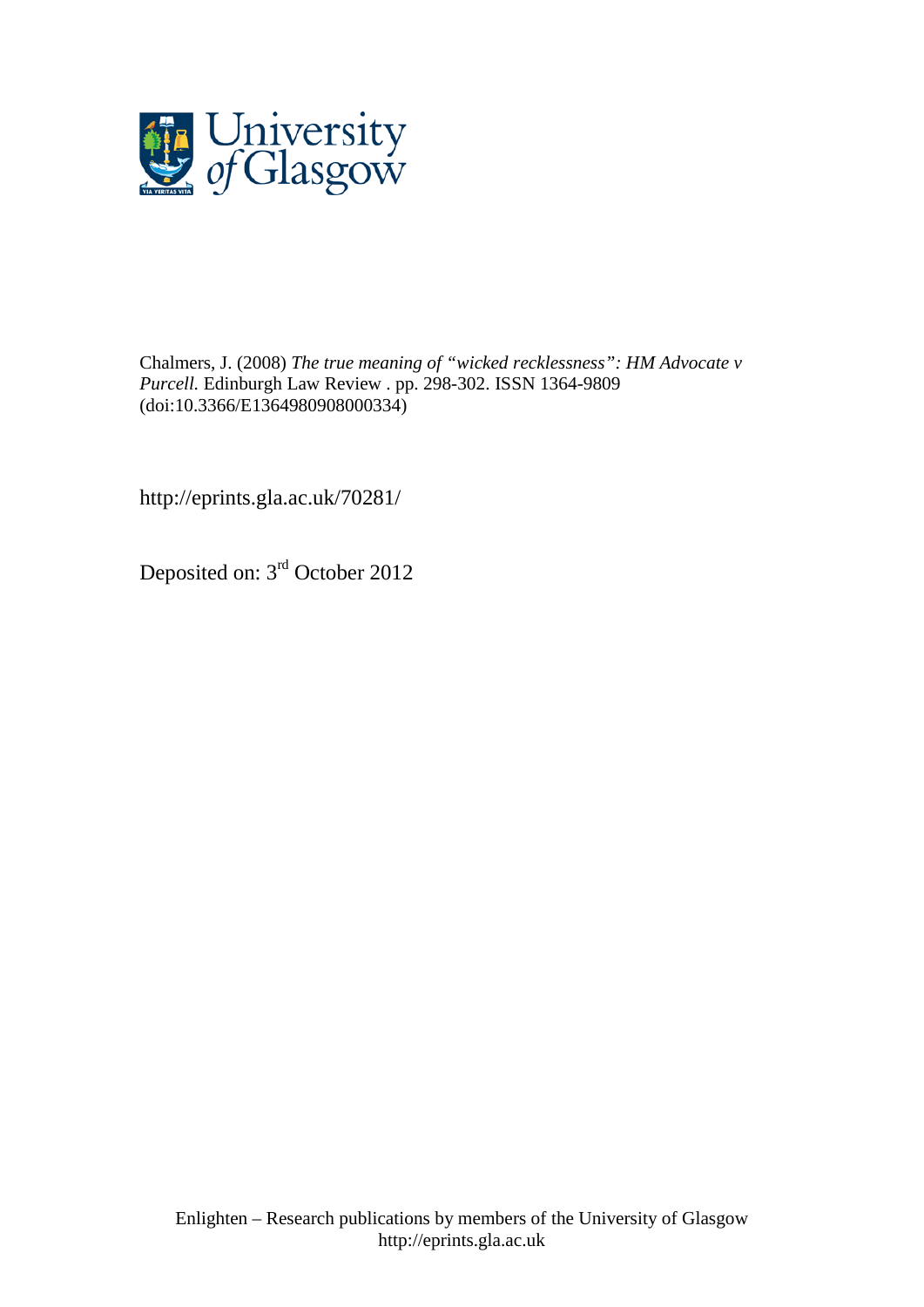first strand of the reference the timetabling of this project may be more problematic. Double jeopardy was subject to review by the Law Commission in England following a reference from the Home Secretary on 2 July 1999. The Law Commission reported in January  $2001$ ,  $34$  with publication two months later.

Twenty months from reference to publication is as long as (or longer than) the timetable that appears to have been given to the Commission to report on double jeopardy in Scots law. At the time when this project was being completed by the Law Commission there were five full-time members of the Government Legal Service, three research assistants, and the Chairman of the Commission working on criminal law projects.35 By contrast, the Scottish Law Commission has two Commissioners (the part-time chairman, Lord Drummond Young, and Professor Maher),<sup>36</sup> one full-time member of the legal service and two research assistants working on the *World's End* reference. This team of half the size is working to a similar timetable. While this may demonstrate a touching faith in the efficiency and cost-effectiveness of work within the Scottish Law Commission, it is important that those holding the purse strings realise that, if it is to work on time-pressured references as well as on other areas of social and legal importance, the Commission can only maintain the high quality of its recent work if it is properly resourced.

> *Scott Wortley University of Edinburgh*

EdinLR Vol 12 pp 298-302 DOI: 10.3366/E1364980908000425

## The True Meaning of "Wicked Recklessness": *HM Advocate v Purcell*

For at least forty years, English criminal lawyers have been remarkably concerned with a persistent, but thankfully hypothetical, insurance fraudster. This villain, the story runs, has some valuable cargo on board an aeroplane, on which he places a time-bomb, with the aim of collecting the insurance on his cargo. Should this bomb go off, the passengers and crew of the plane will inevitably die.1

The difficulty here is that under English law, a person can only be guilty of murder if he intended either to kill or do grievous bodily harm.2 The insurance fraudster, it is

<sup>34</sup> *Double Jeopardy and Prosecution Appeals* (Law Com No 267, 2001) leading to the Criminal Justice Act 2003, Part 10.

<sup>35</sup> *Thirty-Sixth Annual Report 2001: A Year of Achievement* (Law Com No 275, 2002) Part V.

<sup>36</sup> Professor Maher is scheduled to leave the Commission in August 2008 and at the time of writing there has been no advertisement for his replacement.

<sup>1</sup> See, e.g., *Imputed Criminal Intent* (Law Com No 10, 1967) para 18; A Ashworth, *Principles of Criminal Law,* 5th edn (2006) 177.

<sup>2</sup> See, e.g., *R v Woollin* [1999] 1 AC 82.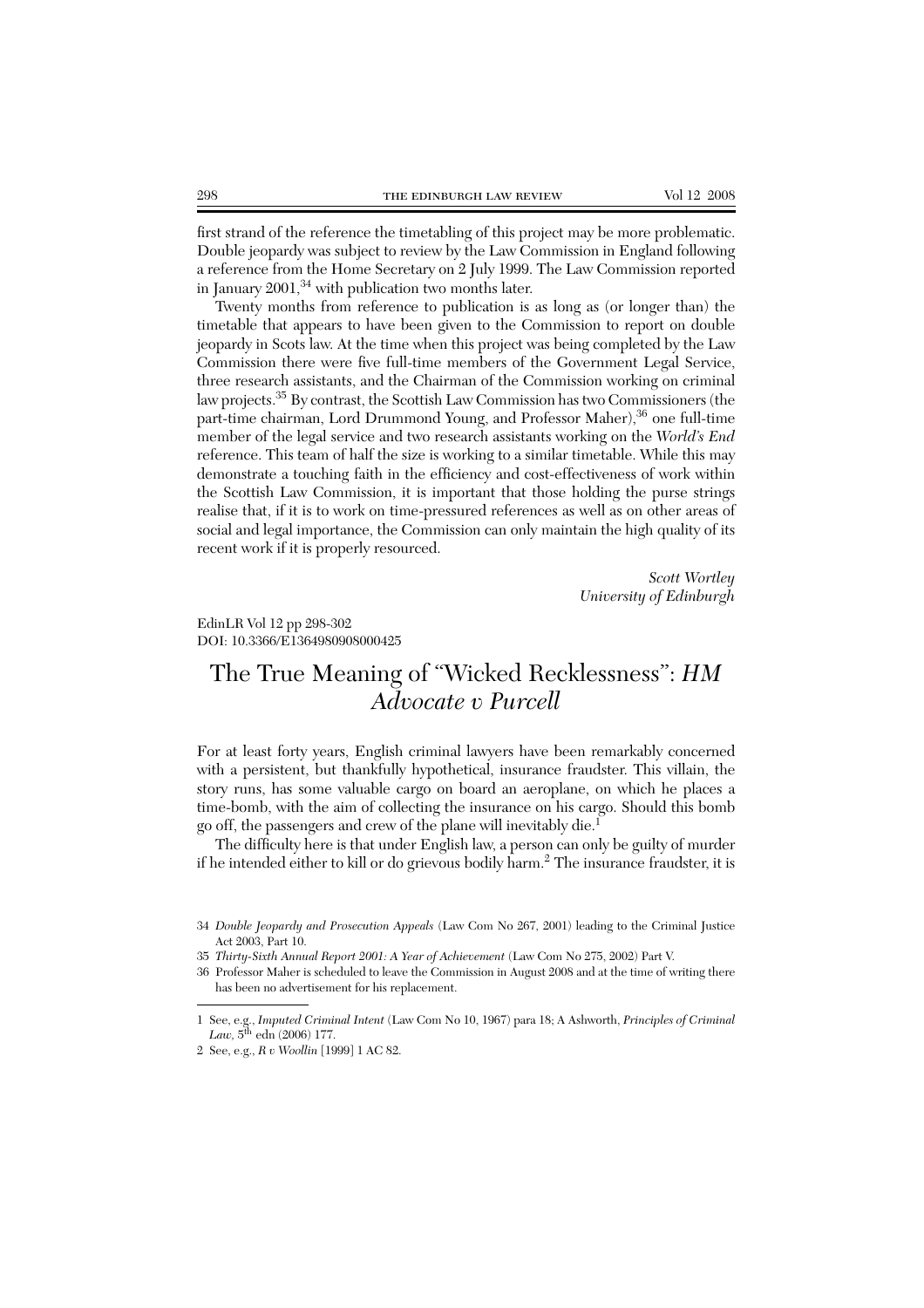| Vol 12 2008<br>ANALYSIS | 299 |
|-------------------------|-----|
|-------------------------|-----|

thought, certainly *ought* to be guilty of murder, but can he be said to intend to kill? Is he not simply indifferent to the fate of those on board the plane?

Haunted by hypotheticals such as this, $3$  the history of "intention" in English criminal law has been a tortured one.<sup>4</sup> The current position seems to be that if death or serious bodily harm was a virtual certainty as a result of the defendant's action, and the defendant realised this was the case, the jury are "entitled to find" intention established.<sup>5</sup> This is, however, hardly satisfactory. In particular, if the jury is merely *entitled* (and not bound) to find intention established in such cases, how is it to decide whether or not to do so?<sup>6</sup>

Scots lawyers have watched these debates with detached amusement. Because the *mens rea* of murder is different in this jurisdiction – constituted either by a wicked intention to kill or wicked recklessness<sup>7</sup> – the debate has been treated as irrelevant:<sup>8</sup> the insurance fraudster, it has been said, can be convicted on the basis that his actions demonstrate wicked recklessness.<sup>9</sup> English lawyers have sometimes used the insurance fraudster hypothetical in order to argue that the *mens rea* of murder in English law should be altered along the lines found in Scotland.10

Thanks to a recent decision of the High Court, however – a decision reached in rather unusual circumstances – it seems that all this was wrong, and that the true meaning of "intention" is, in principle, just as important to the Scots law of murder as the English. The case is *HM Advocate v Purcell*. 11

## **A.** *PURCELL***: FACTS AND PROCEDURE**

The charge against Mr Purcell was that he had committed murder by driving a car so recklessly that he hit and killed a young boy. Such a charge is exceptional, because it is normally expected that a death resulting from the use of a motor vehicle – except,

<sup>3</sup> For an alternative, see G Williams, *The Mental Element in Crime* (1965) 13.

<sup>4</sup> For an overview, see Ashworth, *Principles* (n 1) 174-181.

<sup>5</sup> *R v Woollin* [1999] 1 AC 82, adopting the test formulated in *R v Nedrick* [1986] 1 WLR 1025 but replacing "infer" with "find" "in the interests of clarity" (per Lord Hope of Craighead at 97).

<sup>6</sup> See M C Kaveny, "Inferring intention from foresight" (2004) 120 LQR 81.

<sup>7</sup> *Drury v HM Advocate* 2001 SLT 1013.

<sup>8</sup> Of course, the correct meaning of "intention" could arise in the context of other criminal offences, but the English experience suggests it is overwhelmingly more likely to arise in respect of murder than elsewhere.

<sup>9</sup> G H Gordon, *The Criminal Law of Scotland,* 3rd edn, by M G A Christie, vol 1 (2000) para 7.18. (This view is not reconcilable with the position taken in vol 2 of Gordon's *Criminal Law* and endorsed by the court in *Purcell*: for which see B. below.) To similar effect, although not concerned with this particular hypothetical, see R A A McCall Smith and D Sheldon, *Scots Criminal Law,* 2nd edn (1997) 178-180. McCall Smith and Sheldon's position, however, depends on rather doubtful interpretations of the Scottish authorities which the authors cite: the better analysis, reaching a contrary conclusion, is that of T H Jones and M G A Christie, *Criminal Law,* 3rd edn (2003) 9-46-9-47.

<sup>10</sup> See, in particular, Lord Goff, "The mental element in the crime of murder" (1988) 104 LQR 30 at 56.

<sup>11 [2007]</sup> HCJ 13, 2008 SLT 44.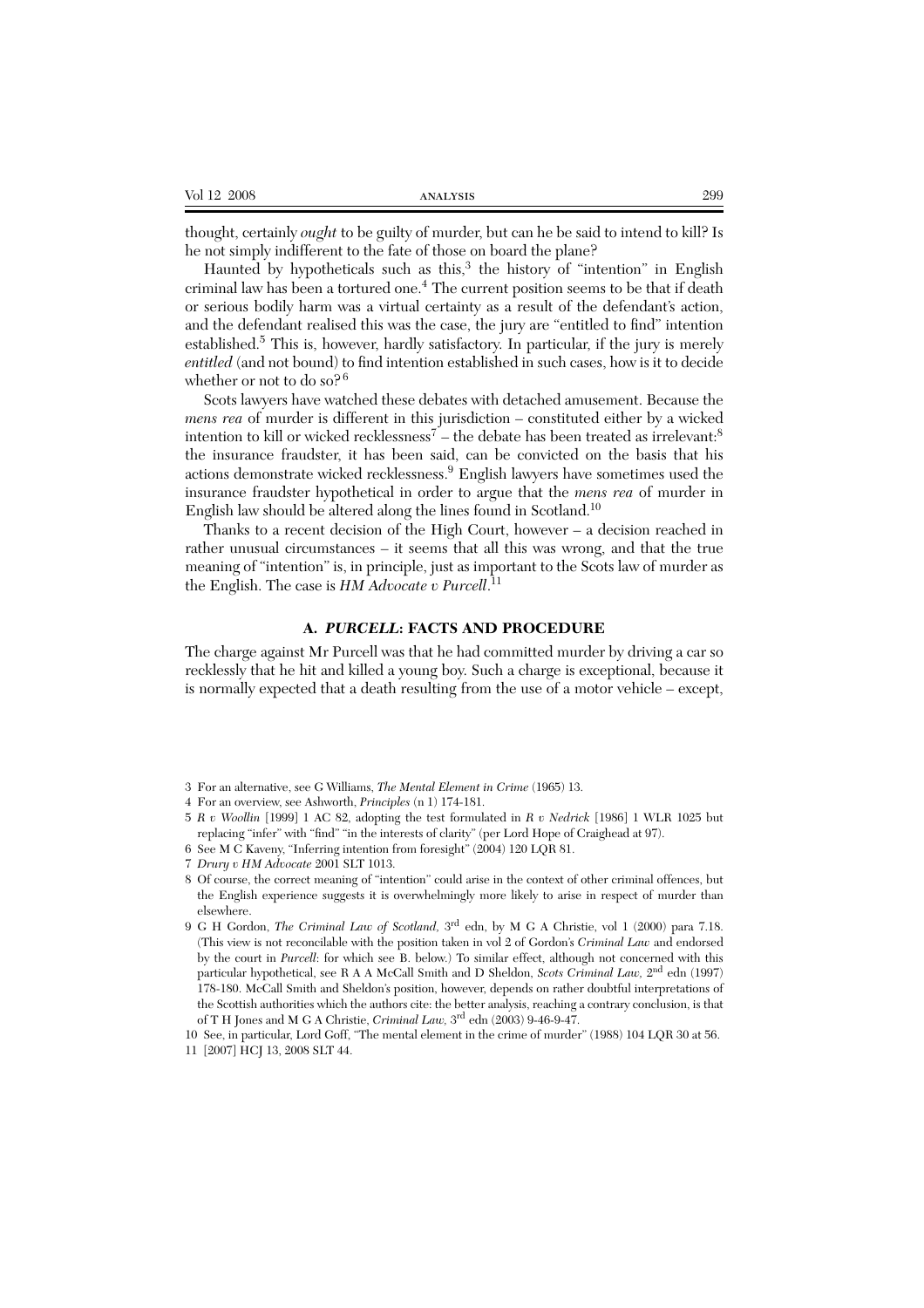perhaps, where a vehicle has been used deliberately as a weapon<sup>12</sup> – will at most be charged as the statutory offence of causing death by dangerous driving.<sup>13</sup>

This statutory offence derives from the offence of causing death by reckless or dangerous driving, introduced both north and south of the Border in 1956 because it was believed that "juries had been unwilling to convict of manslaughter in cases of death caused by car drivers".14 As recently as 1983, it was judicially suggested that a prosecution for manslaughter as a result of reckless driving would only be brought "in a very grave case",<sup>15</sup> and in 2001 Michael Christie wrote that prosecutions for culpable homicide by grossly negligent driving were in a "process of disappearing" now that the penalty for causing death by dangerous driving was a maximum of ten years' imprisonment.16

Against that background, the murder charge against Mr Purcell was wholly exceptional, but then his conduct was extreme: in eventually sentencing him to twelve years' imprisonment for culpable homicide, Lord Uist said that the "course of wild and reckless driving in which you engaged before, during and after this fatal accident was wholly atrocious in nature and placed the lives of everyone in your wake in serious danger".17

For whatever reason, Mr Purcell's counsel did not take a plea to the relevancy of the charge against him,<sup>18</sup> or even a statutory submission of no case to answer, but instead chose to submit after both the Crown and defence evidence had been led that there was no basis on which the jury could return a verdict of guilt of murder.<sup>19</sup> This procedure was technically competent but wholly undesirable. Nothing turned on the evidence which had been led in court: counsel's submission was simply that some form of "wilful act" (probably an assault) was required as a basis for a conviction of murder, and no such act had been alleged in the indictment.

It is, for obvious reasons, undesirable to have to deal with complex submissions of law after a jury has been empanelled.<sup>20</sup> Had counsel's submission been raised as a preliminary plea, $^{21}$  there would have been no question of impeding the proper course of a jury trial: instead, the matter could have been decided by a single judge and an

- 12 As in *Brian Venuti,* High Court at Glasgow, September 2004 (convictions for murder and attempted murder by driving into a group of persons). See also *Kelly v HM Advocate* 2006 SCCR 9 (attempted murder).
- 13 Road Traffic Act 1988 s 1, as amended.
- 14 *Government of the United States of America v Jennings* [1983] 1 AC 624, at 629 per Lord Roskill, discussing s 8 of the Road Traffic Act 1956.
- 15 *Government of the United States of America v Jennings* at 644 per Lord Roskill.
- 16 G H Gordon, *The Criminal Law of Scotland,* 3rd edn, by M G A Christie, vol 2 (2001) para 26.09 n 44. The maximum penalty for the offence created in 1956 was five years' imprisonment: Road Traffic Act 1956 s 8(1).
- 17 See *http://news.bbc.co.uk/1/shared/bsp/hi/pdfs/05\_10\_07\_purcell.pdf*.
- 18 As to whether the court could have raised the issue of relevancy *ex proprio motu,* see *Cartwright v HM Advocate* 2001 SLT 1163; *Heywood v McLennan* 1994 SCCR 1.
- 19 See *Purcell* at para 2.
- 20 Cf *HM Advocate v Mowat* 2001 SLT 738.
- 21 As it plainly could have been: see *Purcell* at para 19. In theory, it might have been open to the court to refuse to entertain counsel's submission on the basis that it was in substance a preliminary plea in terms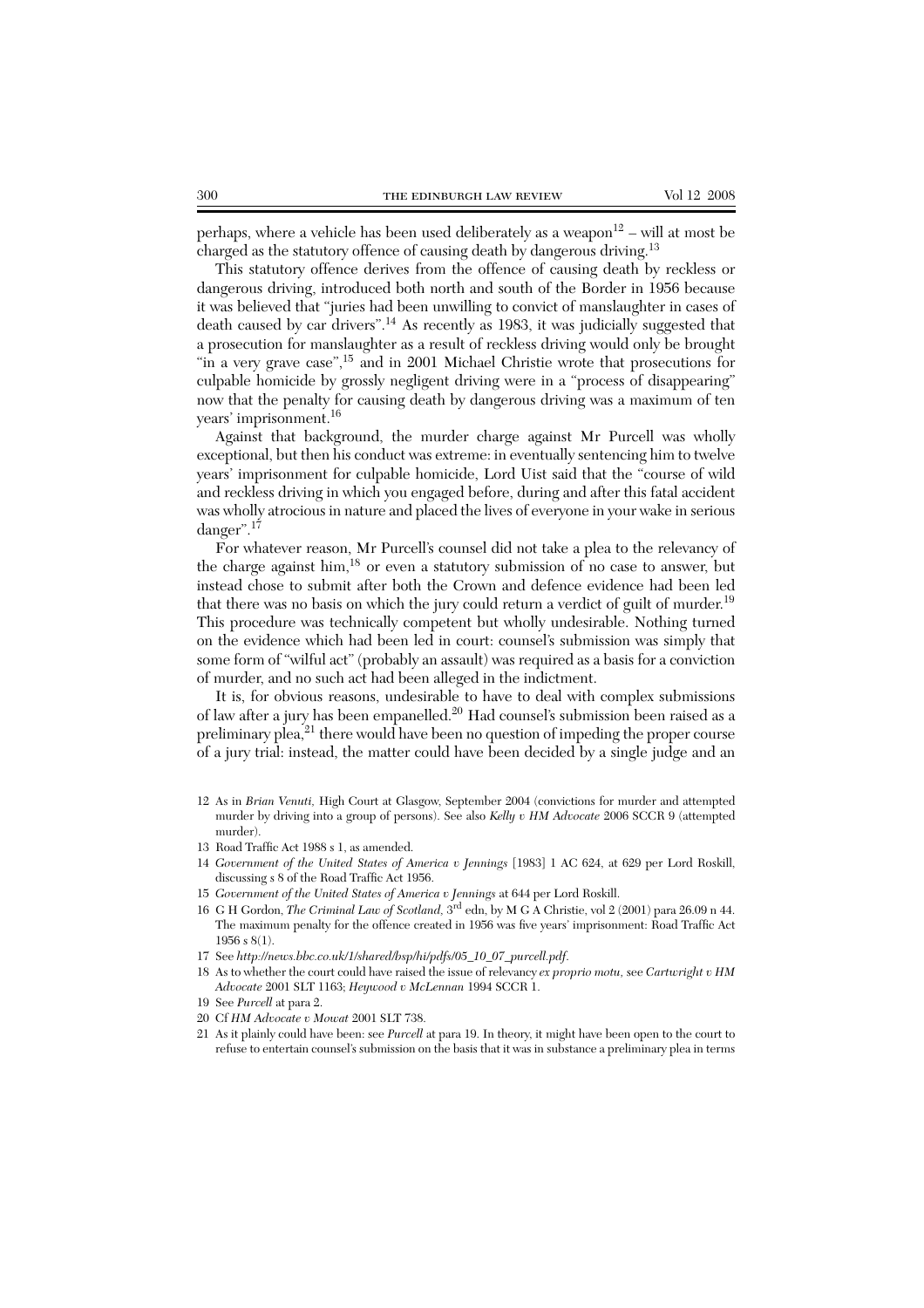| Vol 12 2008 | <b>ANALYSIS</b> | 301 |
|-------------|-----------------|-----|
|             |                 |     |

appeal taken if necessary. As it was, the trial judge was put in the unenviable position of being asked to determine the correct answer to a hugely important but uncertain legal question.

Perhaps mindful of the media and parliamentary storm which had surrounded the recent decision of another judge, sitting alone, to uphold a no case to answer submission in another high profile murder trial, $^{22}$  Lord Uist decided that the issue should be dealt with by a bench of three judges, which was promptly convened.

This approach – almost certainly the least worst option available – may seem to replicate an appeal court hearing, but it has significant disadvantages. In particular, appellate courts are more likely to produce "correct" decisions not just because of the increased number of judges sitting on them, but because of the opportunities for refinement of argument: they have a previous reasoned decision to consider and counsel can reconsider and refine their arguments on the basis of that decision.<sup>23</sup> As it was, the opinion of the court, while careful and thoughtful, is open to criticisms which might have been avoided had a different procedure been followed at the outset.

## **B.** *PURCELL***: THE DECISION**

In summary, the decision in *Purcell* is clear and simple: murder requires that death be caused either "with wicked intention to kill or by an act intended to cause physical injury and displaying a wicked disregard of fatal consequences".<sup>24</sup> Scots law can no longer rely on wicked recklessness to sidestep the problem of "intention". There are two obvious problems with this approach, however.<sup>25</sup>

First, a problem of doctrine: the decision is not as easily reconciled with precedent as the *Purcell* court seems to think. Although the review of the authorities conducted by Lord Eassie is careful and thorough, there is one surprising omission: the decision of a court of seven judges in *Brennan v HM Advocate*. <sup>26</sup> There, the court rejected an argument that a person who had suffered a "total alienation of reason" as a result of voluntary intoxication could be acquitted of murder. The court's reasoning appears to have been as follows: even if Brennan had been so drunk as to be incapable of forming any intention, becoming grossly intoxicated was *itself* wickedly reckless.27 It is not easy to see how this approach can be reconciled with the decision in *Purcell*. 28

of s 72 of the Criminal Procedure (Scotland) Act 1995 and no cause had been shown for dealing with the point at such a late stage. The potential objections to such a course in this context will be obvious.

<sup>22</sup> See H L MacQueen and S Wortley, "*World's End* murder trial" (2008) 12 EdinLR 3.

<sup>23</sup> As is implicitly recognised in *McPhelim v HM Advocate* 1996 JC 203 and *HM Advocate v Al-Megrahi (No 5)* 2002 JC 38. See further J Chalmers, "Scottish appeals and the proposed Supreme Court" (2004) 8 EdinLR 4 at 7-8.

<sup>24</sup> *Purcell* at para 16, quoting with approval from Gordon, *Criminal Law* (n 9) para 23.33.

<sup>25</sup> Space precludes a fuller aspect of the substantive aspects of *Purcell* here: they are discussed in more detail in M Plaxton, "Foreseeing the consequences of *Purcell*" 2008 SLT (News) 21.

<sup>26 1977</sup> JC 38.

<sup>27</sup> *Brennan* at 50-51 per the Lord Justice-General (Emslie).

<sup>28</sup> It may not need to be reconciled given the approach of "presuming" *mens rea* in cases of voluntary intoxication advocated in *Ross v HM Advocate* 1991 JC 210 but that approach has serious